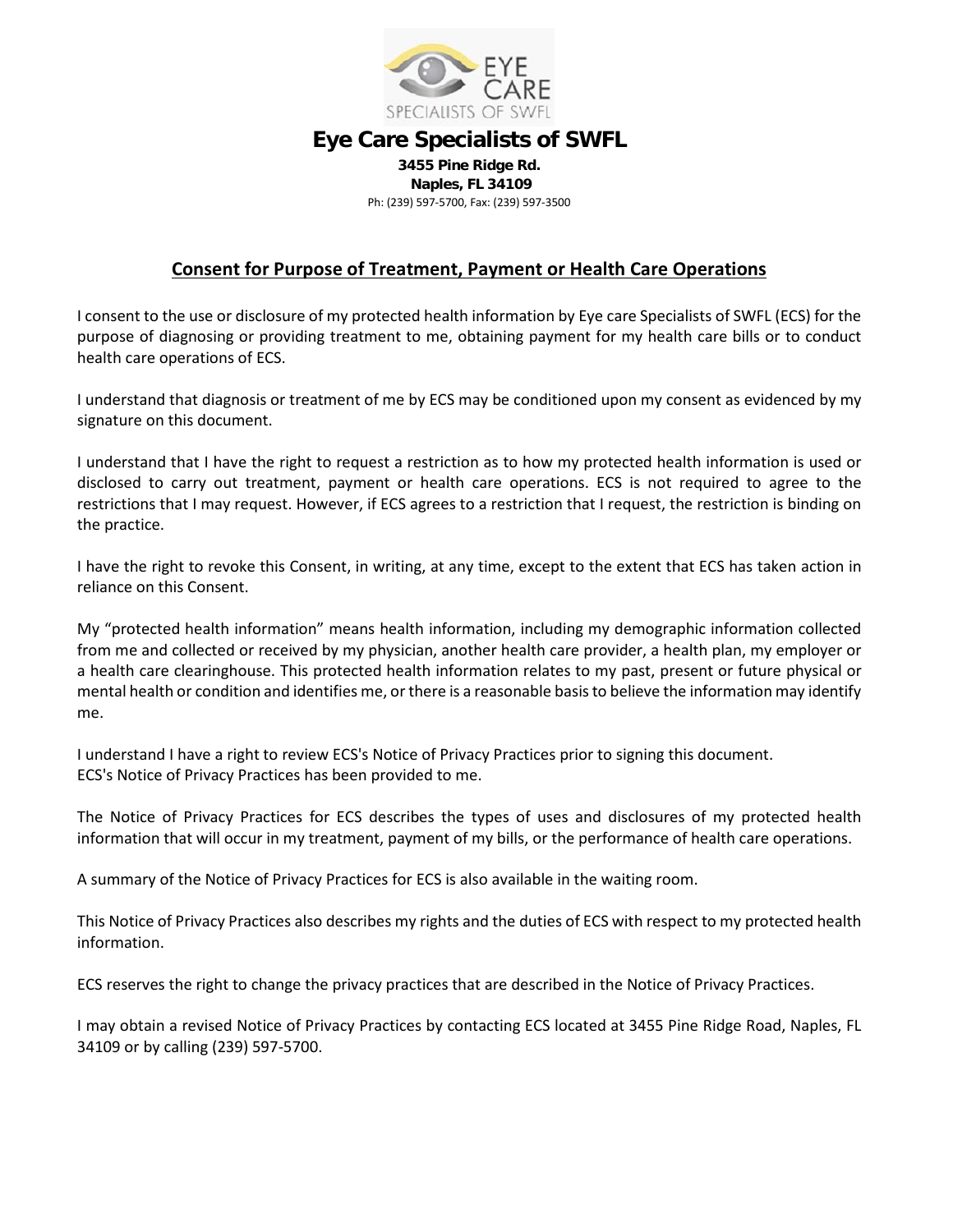## **FINANCIAL POLICY**

#### **Medicare Part B**

Eye Care Specialists of SWFL, PLLC is a Medicare Part B provider. We will accept assignment on all Medicare Part B claims. By accepting assignment, she agrees to adjust your charges to reflect the Medicare approved amount. However, Medicare only pays 80% of the approved amount, and the remaining 20% is your responsibility. If you have supplemental insurance, we will bill your supplement insurance for the 20% balance. **If there is any remaining balance after Medicare and the supplement insurance payment, it is the patient's responsibility**.

#### **Private Health Insurance**

As a courtesy to you, we will file claims with your insurance company. Please understand, however, that your insurance reflects a contract between you and the insurance company, not ECS of SWFL. You, as the patient, are ultimately responsible for your bill. **Patients without health insurance will be expected to pay at the time of service or to make payment arrangements with the billing office. We may also collect at the time of service, any fee that will be paid directly to you from your insurance company, as well as any co-pay or deductible amounts.**

#### **Managed Care Networks**

Your doctor is a participating provider with BCBS/FL and Community Health Partners. We will file claims to insurers contracted with these organizations. Co-pays, co-insurance and/or deductibles will be due at the time of service. Your doctor also participates with a number of other managed care organizations. If you have any questions regarding participation, please ask at the front desk.

#### **Usual, Reasonable and Customary**

Some insurance carriers have established "usual" and "reasonable and customary" maximum amounts that they will pay for specific procedures. These amounts may vary with each insurance company. Any amount considered in excess of the "usual" and "reasonable and customary" amount that is not paid by the insurance company, becomes the patient's responsibility.

#### **Non-Covered Services**

Not all services are covered by all insurance health plans. Some services may not be covered by your specific or individual policy. **Services not covered or considered payable by the insurance company becomes the patient's responsibility. Refraction services are not covered by Medicare and most insurance plans. You will be required to pay for refraction at the time of service.** 

**I have read and fully understand this information and I agree to accept financial responsibility for the unpaid balance of all accounts in the event the following authorization is insufficient to liquidate the account.**

**I request that payment of authorized Medicare benefits be made on my behalf to Eye Care Specialists of SWFL, PLLC for any services furnished me by my provider.**

**I hereby assign and transfer any insurance benefit due me for the professional services that I have received, to Eye Care Specialists of SWFL, PLLC.** 

**I authorize the release of any medical information necessary to process insurance claims.**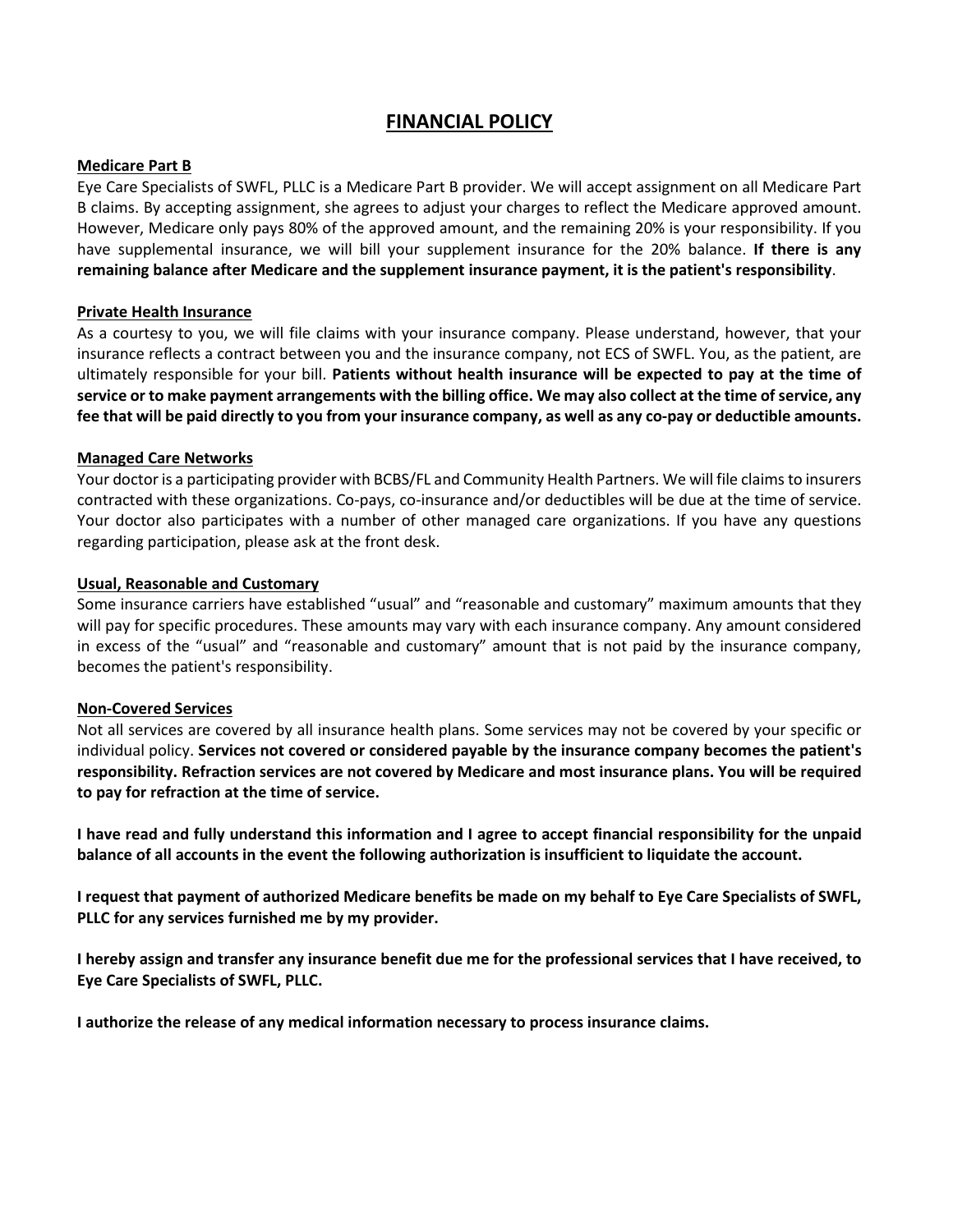# **Acknowledgement of Receipt or Offer of Notice of Privacy Practices**

**I have received and/or have been offered the Consent for Purpose of Treatment, Payment or Health Care Operations, Financial Agreement and the Notice of Privacy Practices from EYE CARE SPECIALISTS OF SWFL.**

### **Release of Information and Assignment of Benefits**

I authorize use of this form on all my insurance submissions and authorize release of information needed to process a claim to any of my insurance companies. I also authorize release of information to my referring physician and or primary care physician. I allow a copy of this to be used in place of the original. I authorize the provider to act as my agent in helping me obtain payment from my insurance companies. I understand the provider does not accept responsibility for collecting my insurance claims or for negotiating a settlement in disputed claims. I assign any rights and claims for reimbursement of expenses allowable under my insurance plan and authorize payment directly to the provider for services rendered. I understand I will receive a monthly statement for any balance due by me.

**Name of Patient (please print): \_\_\_\_\_\_\_\_\_\_\_\_\_\_\_\_\_\_\_\_\_\_\_\_\_\_\_\_\_\_\_\_\_\_\_\_\_\_\_\_\_\_\_\_**

**Patient(Guarantor) Signature/Date: \_\_\_\_\_\_\_\_\_\_\_\_\_\_\_\_\_\_\_\_\_\_\_\_\_\_\_\_\_\_\_\_\_\_\_\_\_\_\_\_\_\_\_\_**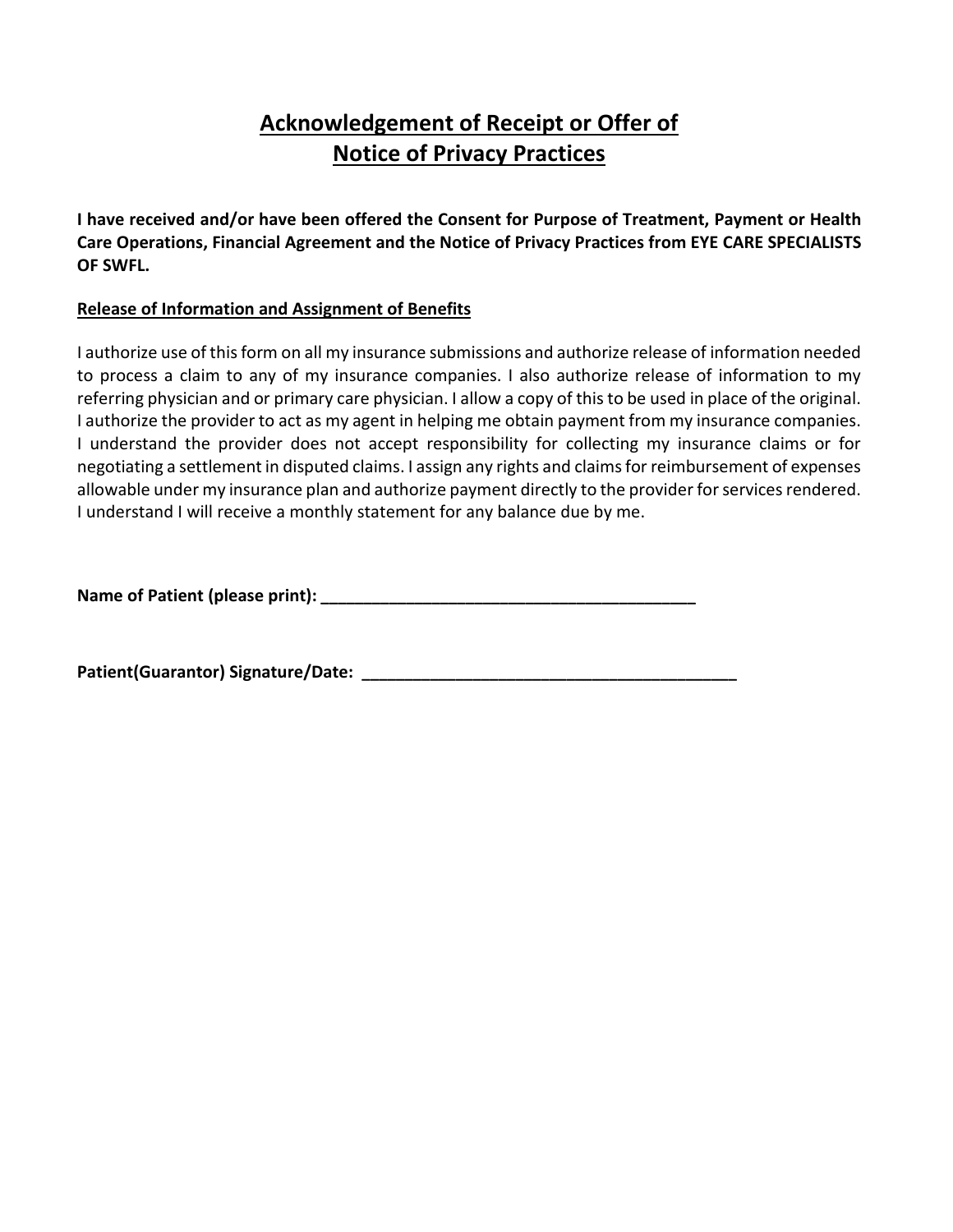## **Patient Demographics**

|                                                                                                      | Last  |              | <b>First</b> | MI                   |
|------------------------------------------------------------------------------------------------------|-------|--------------|--------------|----------------------|
|                                                                                                      |       |              |              |                      |
|                                                                                                      |       |              |              |                      |
| Phones: Home _________________________Mobile: _____________________Work: __________________________  |       |              |              |                      |
|                                                                                                      |       |              |              |                      |
| Status: Single: __ Married: __ Widowed: __ Divorced: __                                              |       |              |              |                      |
| Methods of Contact: Voice Text Email Don't Contact Prefer Phone: Home or Mobile<br>for app reminders |       |              |              |                      |
|                                                                                                      |       |              |              |                      |
|                                                                                                      |       |              |              |                      |
|                                                                                                      |       |              |              |                      |
|                                                                                                      |       |              |              |                      |
| Last                                                                                                 |       | <b>First</b> |              | <b>Date of Birth</b> |
| Names of authorized Relatives or Doctors to receive your medical information:                        |       |              |              |                      |
| <b>Name</b>                                                                                          | Phone |              |              | Relationship         |
| <b>Name</b>                                                                                          | Phone |              |              | Relationship         |
| <b>Name</b>                                                                                          | Phone |              |              | Relationship         |
| <b>Patient Signature</b>                                                                             |       |              | <b>Date</b>  |                      |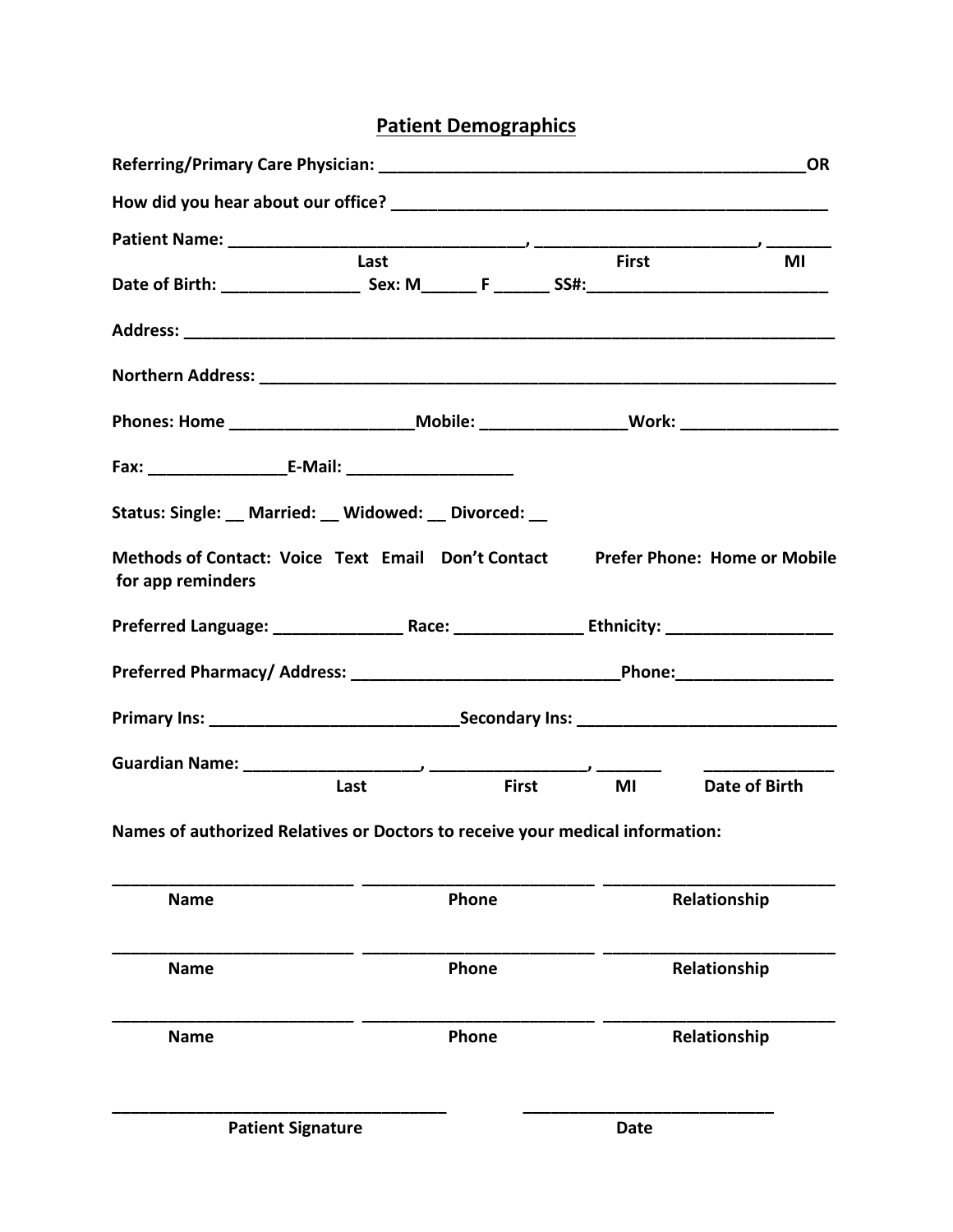## Review Of Symptoms

| <b>NAME:</b>                 |            |           |                                                               |                             |           | DOB:                      |            |           |
|------------------------------|------------|-----------|---------------------------------------------------------------|-----------------------------|-----------|---------------------------|------------|-----------|
| <b>EYES</b>                  | <b>YES</b> | <b>NO</b> | Respiratory                                                   | <b>YES</b>                  | <b>NO</b> | <b>Blood/Lymphnodes</b>   | <b>YES</b> | <b>NO</b> |
| <b>Previous Surgery</b>      | $\Box$     | $\Box$    | Cough                                                         | $\Box$                      | $\Box$    | <b>Easy Bruising</b>      | $\Box$     | $\Box$    |
| <b>Contact Lens</b>          | $\Box$     | $\Box$    | Congestion                                                    | $\Box$                      | $\Box$    | <b>Gums Bleed Easily</b>  | $\Box$     | $\Box$    |
| Pain                         | $\Box$     | $\Box$    | Wheezing                                                      | $\Box$                      | $\Box$    | <b>Prolonged Bleeding</b> | $\Box$     | $\Box$    |
| Double Vision                | $\Box$     | $\Box$    | Asthma                                                        | $\Box$                      | $\Box$    | <b>Heavy Aspirin Use</b>  | $\Box$     | $\Box$    |
| Glaucoma                     | $\Box$     | $\Box$    |                                                               |                             |           |                           |            |           |
| Cataracts                    | $\Box$     | $\Box$    | Gastrointestinal                                              | <b>YES</b>                  | <b>NO</b> | <b>MusculoSkeletal</b>    | <b>YES</b> | <b>NO</b> |
| <b>Macular Degeneration</b>  | $\Box$     | $\Box$    | Heartburn                                                     | $\Box$                      | $\Box$    | <b>Stiffness</b>          | $\Box$     | $\Box$    |
| Dry Eyes                     | $\Box$     | $\Box$    | Nausea/Vomiting                                               | $\Box$                      | $\Box$    | Arthritis                 | $\Box$     | $\Box$    |
| Flashes                      | $\Box$     | $\Box$    | $\Box$<br>Jaundice/Hepatitis<br>$\Box$<br>Joint Pain/Swelling |                             | $\Box$    | $\Box$                    |            |           |
| Floaters                     | $\Box$     | $\Box$    |                                                               |                             |           |                           |            |           |
|                              |            |           | <b>Genito-Urinary</b>                                         | <b>YES</b>                  | <b>NO</b> | <b>Skin</b>               | <b>YES</b> | <b>NO</b> |
| <b>Ear, Nose, and Throat</b> | <b>YES</b> | <b>NO</b> | Pain/Difficulty                                               | $\Box$                      | $\Box$    | Rash/Sores                | $\Box$     | $\Box$    |
| Hard of Hearing              | $\Box$     | $\Box$    | <b>Blood in Urine</b>                                         | $\Box$                      | $\Box$    | Lesions                   |            | $\Box$    |
| <b>Ringing in Ears</b>       | $\Box$     | $\Box$    | History of Kidney Stones                                      | $\Box$                      | $\Box$    | Hives/Eczema              | $\Box$     | $\Box$    |
| Vertigo                      | $\Box$     | $\Box$    | History of STD'S                                              | $\Box$                      | $\Box$    |                           |            |           |
|                              |            |           |                                                               |                             |           | <b>Neurological</b>       | <b>YES</b> | <b>NO</b> |
| Cardiovascular               | <b>YES</b> | <b>NO</b> | Psychiatric                                                   | <b>YES</b>                  | <b>NO</b> | <b>Seizures</b>           | ⊔          | $\Box$    |
| Chest Pain                   | $\Box$     | $\Box$    | Anxiety/Depression                                            | ப                           | $\Box$    | Weakness/Paralysis        | $\Box$     | $\Box$    |
| <b>Dizziness</b>             | $\Box$     | $\Box$    | <b>Mood Swings</b>                                            | $\Box$                      | $\Box$    | <b>Numbness</b>           | ⊔          | $\Box$    |
| <b>Fainting Spells</b>       | $\Box$     | $\Box$    | <b>Difficulty Sleeping</b>                                    | $\Box$<br>$\Box$<br>Tremors |           | $\Box$                    | $\Box$     |           |
| <b>Shortness of Breath</b>   | $\Box$     | $\Box$    |                                                               |                             |           |                           |            |           |
| <b>Irregular Heart Beat</b>  | $\Box$     | $\Box$    | Endocrine                                                     | <b>YES</b>                  | <b>NO</b> | <b>Immunologic</b>        | <b>YES</b> | <b>NO</b> |
| Difficulty Lying Flat        | $\Box$     | $\Box$    | <b>Increased Thirst</b>                                       | $\Box$                      | $\Box$    | Hives                     | $\Box$     | $\Box$    |
|                              |            |           | <b>Increased Hunger</b>                                       | $\Box$                      | $\Box$    | Itching                   | $\Box$     | $\Box$    |
| Constitutional               | <b>YES</b> | <b>NO</b> | <b>Increased Urination</b>                                    | $\Box$                      | $\Box$    | <b>Runny Nose</b>         |            | $\Box$    |
| Fatigue/Weakness             | $\Box$     | $\Box$    | <b>Increased Sweating</b>                                     | $\Box$                      | $\Box$    | <b>Sinus Pressure</b>     |            | $\Box$    |
| Fever                        | $\Box$     | $\Box$    | <b>Fingernail Changes</b>                                     | $\Box$                      | $\Box$    |                           |            |           |
| Weight Gain/Loss             | $\Box$     | $\Box$    |                                                               |                             |           |                           |            |           |